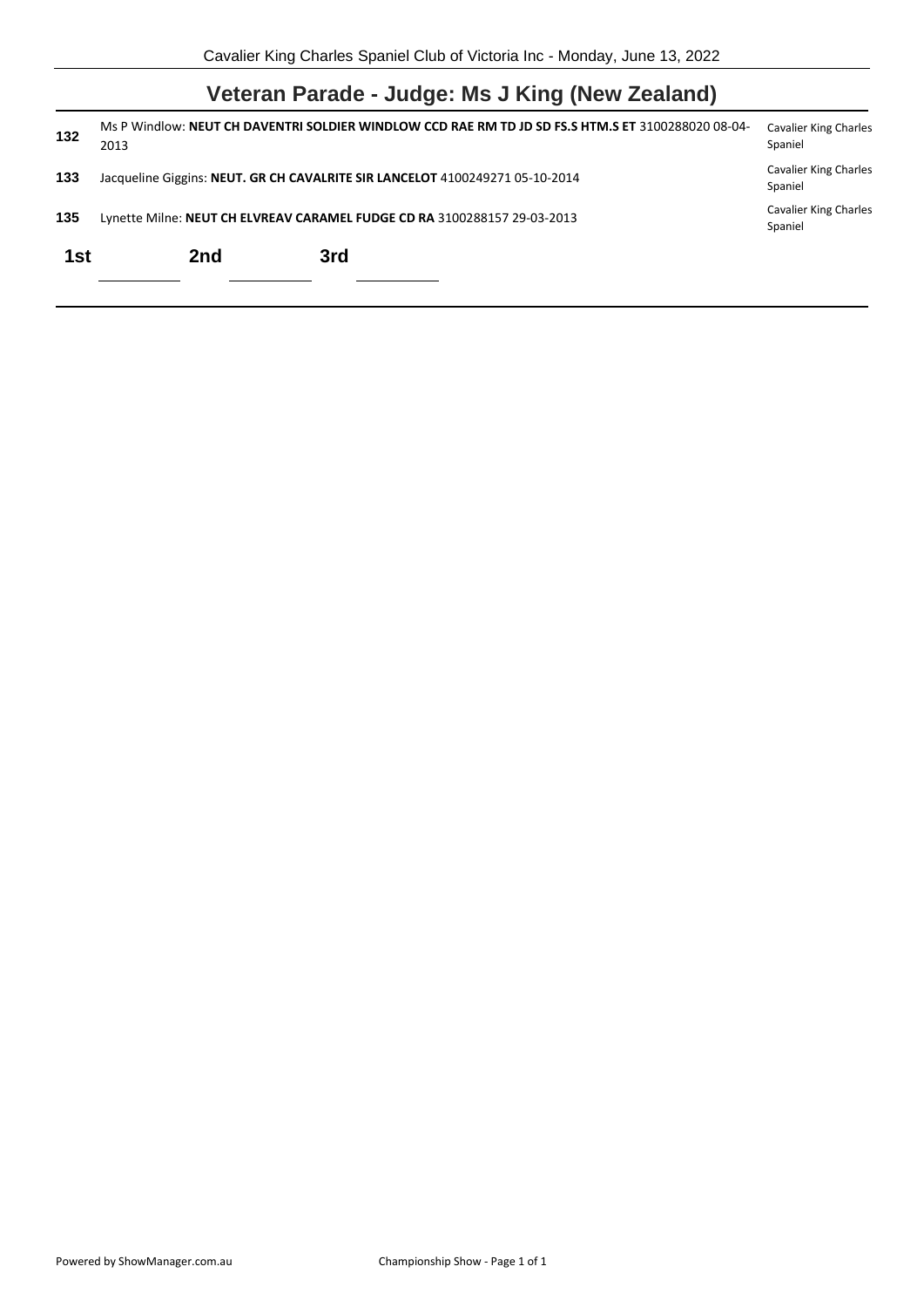| <b>General Specials</b>                             |                                                                                                                                                                                                               | 46                                | Class 3 - Puppy Dog<br>Caribelle Knls: CARIBELLE SKATING ON ICE (AI) 31 07 2021                                                                                                              |  |  |
|-----------------------------------------------------|---------------------------------------------------------------------------------------------------------------------------------------------------------------------------------------------------------------|-----------------------------------|----------------------------------------------------------------------------------------------------------------------------------------------------------------------------------------------|--|--|
|                                                     | Ms J King (New Zealand)                                                                                                                                                                                       | Absent                            | Bred By: Caribelle Knls S: Ch Caribelle Love Em Forget Em<br>D: Ch Caribelle Baileys On Ice                                                                                                  |  |  |
| Start Time:<br><b>Cavalier King Charles Spaniel</b> |                                                                                                                                                                                                               | 17<br>2nd                         | Ms D L Petersen: DAPSEN NOBODYS FOOL 06-08-2021<br>Bred By: EXH S: Elvenhome Cassini (Ai) D: Dapsen Im No<br>Fool                                                                            |  |  |
|                                                     | Class 1 - Baby Puppy Dog                                                                                                                                                                                      | 18                                | Mrs. Claire Rogers: LACELEE DREAM LOVER 28-08-2021                                                                                                                                           |  |  |
| 1                                                   | Ms J W Kelly & Ms C van der Wolde: CLARELLY SWEET                                                                                                                                                             | 3rd                               | Bred By: Mrs. M.L. Gray S: Innesveil Northern Dream (Ai) D:<br>Lacelee True Love                                                                                                             |  |  |
|                                                     | MUSIC MAN 19-12-2021 Bred By: Ms J W Kelly & Ms C van<br>der Wolde S: Eireannmada Reuben James D: Clarelly Tilly<br>Be In My Heart                                                                            | 19<br>4th                         | Mrs A J Kleinitz: BLACKTREE THE ILLUSIONIST 30-08-2021<br>Bred By: EXH S: Ch Kahleyvale Transcendence D: Blacktree                                                                           |  |  |
| $\overline{2}$                                      | K. BROOKSBY: APSOLOOTLY INK JETT 26-12-2021 Bred By:                                                                                                                                                          |                                   | Golden Girl                                                                                                                                                                                  |  |  |
| 5th<br>3                                            | R. Mayor S: Ch.Cavashon Ink Master D: Apsolootly Soda<br>Stream<br>Joy McInnes: INNESVEIL NORTHERN LIAISON (AI) 26-12-                                                                                        | 20<br>1st                         | Mathew Morse & Will Henderson: MATMOR CORONATION<br>28-11-2021 Bred By: Mathew Morse & Will Henderson S:<br>Ch Matmor Pomp And Circumstance (Ai) D: Ch Matmor Tell                           |  |  |
|                                                     | 2021 Bred By: Joy McInnes S: Charnell Jameson (Jw) (Imp                                                                                                                                                       |                                   | Her About It                                                                                                                                                                                 |  |  |
|                                                     | Uk) D: Innesveil Northern Hope (Ai)                                                                                                                                                                           |                                   | Class 4 - Junior Dog                                                                                                                                                                         |  |  |
| 4                                                   | Ms VR McLaughlin: KQRAC THE RING OF FIRE AT CAIREEN<br>30-12-2021 Bred By: V R McLaughlin S: Am Grand Ch &<br>Aust Supreme Ch Sheeba Althof Red Is Back (Imp Usa) D:<br>Aust. Ch Kqrac Irresistable Risk (Ai) | 21<br>$1st*$                      | Mathew Morse & Will Henderson: MATMOR ESCAPE TO<br>THE COUNTRY 18-01-2021 Bred By: Mr M L Morse & Mr W<br>A Henderson S: Ch Matmor Pomp And Circumstance (Ai) D:<br>Matmor Highclere         |  |  |
| 5                                                   | Ms E Davison: BLACKLASH LUCKY STRIKE (AI) 11-01-2022<br>Bred By: Ms E Davison S: Ch Matmor The Entertainer D: Ch<br>Blacklash Much Ado                                                                        | 22<br>5th                         | Sue Smith: JESSICAV SECRET SPECIAL AGENT 20-01-2021<br>Bred By: Sue Smith S: Dapsen Who'S Foolin Who D: Jessicav<br>Secret Potion                                                            |  |  |
| 6                                                   | Mrs A J Kleinitz: BLACKTREE FULL OF THE DEVIL 24-01-2022<br>Bred By: EXH S: Blacktree Dance With The Devil D:<br>Blacktree Star All The Way                                                                   | 23<br>4th                         | B Wright & A Whitehouse: BELLJARI HERE COMES THE SUN<br>19-02-2021 Bred By: B Wright S: Leisureview Black Bob<br>Creek D: Belljari Age Of Adeline                                            |  |  |
| $\overline{7}$<br>2nd                               | Marilyn Madigan: MERSEYPORT THE BARITONE AI 04-03-<br>2022 Bred By: Marilyn Madigan S: Ch Clopsville Rico Chico<br>Jw Imp Uk D: Merseyport Jewel In The Crown                                                 | 24<br>2nd                         | M Silvester: MARCAVAN LIBERATOR 12-05-2021 Bred By:<br>M Silvester S: Marcavan The Last Tycoon (Ai) D: Dapsen<br>Like A Dream                                                                |  |  |
| 8<br>3rd                                            | Ms D L Petersen: DAPSEN THE SECRETS WE SHARE 07-03-<br>2022 Bred By: Exh S: Ch. Dapsen High Flyer D: Ch. Dapsen<br>The Secrets We Keep                                                                        | 25<br>3rd                         | Joy McInnes: INNESVEIL RIVERBOAT DREAMS (AI) 30-05-<br>2021 Bred By: J McInnes S: Blg. Ch. C.I.B.Dutch.Jr.Ch.<br>Nld.Ch. Vdh.Ch.Riverdale Of An Excellent Choice (Imp Nld)                   |  |  |
| 9                                                   | K. BROOKSBY: JANEILCAV SECRET OF THE NIGHT AT                                                                                                                                                                 | D: Woodhay Francesca              |                                                                                                                                                                                              |  |  |
|                                                     | CAVASHON 07-03-2022 Bred By: J. Rosie S: Ch Cavashon<br>The Secret Is Out D: Ch Janeilcav Eyecandy                                                                                                            | <b>Class 5 - Intermediate Dog</b> |                                                                                                                                                                                              |  |  |
| 10<br>4th                                           | Caribelle Knls: CARIBELLE TINDER SWINDLER (AI) 08-03-<br>2022 Bred By: Caribelle Knls S: Kinvaar Son Of A Gun (Uk)<br>D: Caribelle Play It Cool                                                               | 26<br>3rd                         | Joy McInnes: INNESVEIL NORTHERN DREAM (AI) 10-02-<br>2020 Bred By: Joy McInnes S: Blg. Ch.Nld. Jr.Ch. Nld. Ch.<br>Womanizer Of An Excellent Choice (Imp Nld) D: Innesveil<br>Northern Lights |  |  |
| 11<br>1st                                           | Caribelle Knls: CARIBELLE PUPPET MASTER 10-03-2022<br>Bred By: Caribelle Knls S: Sup Ch Caribelle Icy Cold But Cool<br>(Ai) D: Caribelle Chequered Past (Ai)                                                  | 27<br>2nd                         | KYM BROOKSBY: CH. CAVASHON ORIGINAL SIN 06-04-2020<br>Bred By: Kym Brooksby S: Ch Cavashon Top Pick D: Ch<br>Cavashon Steal My Hart                                                          |  |  |
|                                                     | <b>Class 2 - Minor Puppy Dog</b>                                                                                                                                                                              | 28                                | Greg Browne: EIREANNMADA REUBEN JAMES 05-05-2020                                                                                                                                             |  |  |
| 12<br>1st                                           | Kym Brooksby: CAVASHON GAME CHANGER 16-10-2021<br>Bred By: Kym Brooksby S: Ch Cavashon Top Pick D:                                                                                                            | 1st                               | Bred By: Greg Browne S: Am. Gr Ch. Ch. Sheeba Althof Red<br>Is Back D: Ch. Eireannmada Ruby Tuesday                                                                                          |  |  |
| 13<br>3rd                                           | Cavashon Playing For Keeps<br>Mathew Morse & Will Henderson: MATMOR BARITONE 13-<br>11-2021 Bred By: Mathew Morse & Will Henderson S: Ch                                                                      | 29<br>5th                         | Ms D L Petersen: CH. DAPSEN HIGH FLYER 27-09-2020 Bred<br>By: Exhibitor S: Innesveil Hogans Hero (Ai) D: Ch Dapsen A<br>Class Above                                                          |  |  |
|                                                     | Matmor Pomp And Circumstance (Ai) D: Ch Matmor La<br>Stupenda (Ai)                                                                                                                                            | 30                                | Mrs A J Kleinitz: BLACKTREE JACK OF DIAMONDS 07-10-<br>2020 Bred By: Mrs A J Kleinitz S: Blacktree Whiskey Jack (Ai)<br><b>D:</b> Blacktree Golden Girl                                      |  |  |
| 14<br>Absent                                        | Mrs A J Kleinitz: KRISTICHINO BLACK VELVET 29 11 2021<br>Bred By: Miss K Purnell S: Blacktree Blue By You D:<br>Kristichino Moonflower                                                                        | 31                                | Ms. V R McLaughlin: KQRAC THE RING OF STEEL 18-10-<br>2020 Bred By: V R McLaughlin S: Am Grand Ch & Aust                                                                                     |  |  |
| 15<br>2nd                                           | Ms D L Petersen: DAPSEN RENDEZVOUS 07-12-2021 Bred<br>By: Exh S: Ch. Dapsen High Flyer D: Marcavan Puppet On A                                                                                                |                                   | Supreme Ch Sheeba Althof Red Is Back (Imp Usa) D: Aust.<br>Ch Kqrac Irresistable Risk (Ai)                                                                                                   |  |  |
|                                                     | String (Ai)                                                                                                                                                                                                   | 32<br>4th                         | KYM BROOKSBY: CAVASHON LIFE IN THE FAST LANE 09-12-<br>2020 Bred By: K Brooksby S: Ch Cavashon U Tick All The<br>Boxes D: Ch Cavashon Valli                                                  |  |  |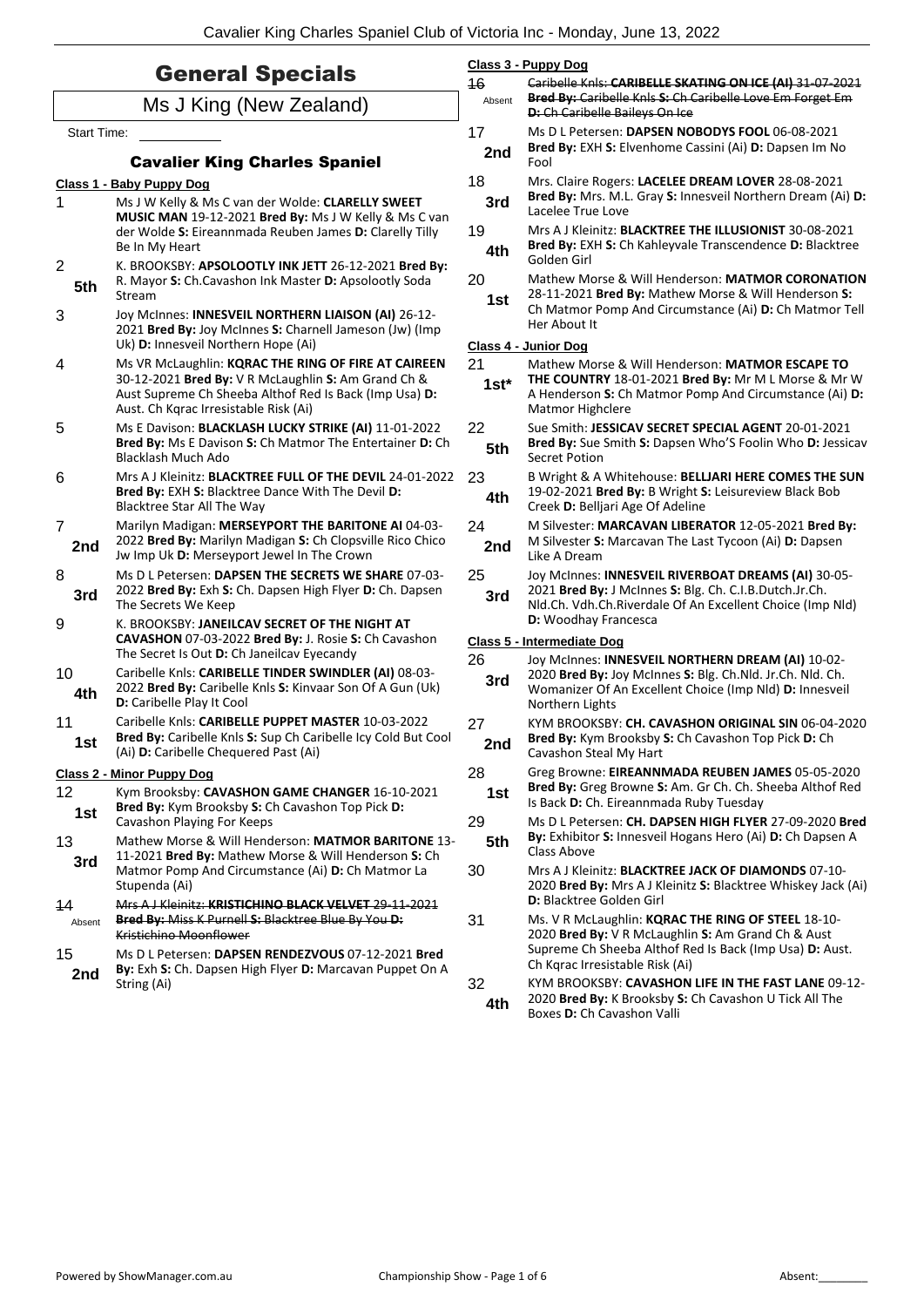|              | Class 8 - Limit Dog                                                                                                                                                                       | <u>CI</u>      |
|--------------|-------------------------------------------------------------------------------------------------------------------------------------------------------------------------------------------|----------------|
| 33<br>2nd    | Joy McInnes: INNESVEIL HOGANS HERO (AI) 20-05-2018<br>Bred By: Joy McInnes S: Charnell Hogan (Jw) (Imp Uk) D:<br>Woodhay Francesca                                                        | 48             |
| 34<br>5th    | Daventri Kennels: DAVENTRI SECRET WHISPERS 25-11-<br>2018 Bred By: Daventri Kennels S: Ch. Cavashon The Secret<br>Is Out D: Ch. Daventri Pure Addiction                                   | 49             |
| 35<br>Absent | P J NICHOLS: MORNHAVEN MONET 03 01 2019 Bred By:<br>MR G Beckett S: Ch Miletree Royalist (Imp Uk) D:<br>Mornhaven Memoir                                                                  | 50             |
| 36<br>4th    | M Silvester: MARCAVAN HIGH SEAS 16-08-2019 Bred By:<br>M. Silvester S: Ch. Dapsen Destruction Man D: Marcavan<br>Secret Keepsake (Ai)                                                     | 51             |
| 37<br>1st    | Miss C Taylor: KASADECAV WHISKY TANGO FOXTROT 02-<br>03-2020 Bred By: EXH S: Nld Ch. Nld Jr Ch. Whatever Of An<br>Excellent Choice (Imp Nld) D: Kasadecav Resistance Is Futile            | 52             |
| 38<br>3rd    | Mrs A J Kleinitz: <b>BLACKTREE TOUCHED BY BLUE</b> 18-10-2020<br>Bred By: Mrs A J Kleinitz S: Blacktree Tangled Up In Blue D:<br>Blacktree Touched By An Angel                            | 53             |
| 39<br>Absent | Caribelle Knls: CARIBELLE RIDING SHOTGUN (AI) 16 01-<br>2021 Bred By: Caribelle Knls S: Kinvaar Son Of A Gun (Uk)<br><b>D:</b> Caribelle Play It Cool                                     | 54             |
|              | Class 10 - Australian Bred Dog                                                                                                                                                            |                |
| 40           | Jacqueline Giggins: CH INNESVEIL LOVES DESIGN JC 05-06-<br>2016 Bred By: Joy McInnes S: Ch. Nz Ch. Innesveil Classic<br>Lover D: Ch. Chevalove Imperial Design                            | O<br><u>CI</u> |
| 41<br>1st    | Mr ML Morse & Mr WA Henderson: CH MATMOR JOSE<br>CARRERAS (AI) 22-12-2017 Bred By: MR ML MORSE & MR<br>WA HENDERSON S: Uk Ch Harana Alfie Boe (Imp Uk) D: Sup<br>Ch Matmor Secret Society | 55             |
| 42<br>4th    | Daventri Kennels: CH DAVENTRI JEWELL ON FIRE 08-11-<br>2018 Bred By: Daventri Kennels S: Ch. Caribelle Icy Cold But<br>Cool (Ai) D: Ch. Daventri Sugar And Spice                          | 56             |
| 43           | Mrs A J Kleinitz: <b>BLACKTREE TANGLED UP IN BLUE</b> 18-12-<br>2018 Bred By: Mrs A J Kleinitz S: Nz Ch Ch Kahleyvale Walk<br>The Line D: Blacktree Scene Steela                          | 5 <sub>i</sub> |
| 44<br>2nd    | Mr R M Mayor: CH.COLOORA LA CARRERA 05-11-2019<br>Bred By: L.Morris S: Kingdomravello Love From Spain (Imp<br>Esp) D: Aksmadas Calista (Imp Pol)                                          | 58             |
| 45<br>3rd    | Greg Browne: EIREANNMADA KINGS CROSS 06-02-2020<br>Bred By: Greg Browne S: Am. Gr Ch. Ch. Sheeba Althof Red<br>Is Back D: Eireannmada Legally Blonde (Ai)                                 | 59             |
| 46<br>5th    | KYM BROOKSBY: CH. CAVASHON INK MASTER 30-07-2020<br>Bred By: Kym Brooksby S: Ch Cavashon Ticked Thoes Boxes<br>D: Ch Cavashon A Silhouette                                                | 60             |
| 47           | Ms D L Petersen: CH. DAPSEN HOW DO YOU LIKE ME NOW<br>29-11-2020 Bred By: Exhibitor S: Dapsen Whos Foolin Who<br>D: Dapsen Which Witch Is Which                                           | 61             |
|              |                                                                                                                                                                                           |                |

### **Class 11 - Open Dog**

|              | <u> Class II - Open Dog</u>                                                                                                                                                                                      |
|--------------|------------------------------------------------------------------------------------------------------------------------------------------------------------------------------------------------------------------|
| 48<br>Absent | Ms D L Petersen: SUP CH DAPSEN FLYING HIGH 06 08 2015<br>Bred By: Exhibitor S: Ch Dapsen Kiss Em N Leave Em D: Ch<br>Dapsen Glitters In Champagne                                                                |
| 49           | KYM BROOKSBY: FCI CH.& SUP.CH CAVASHON FLYING                                                                                                                                                                    |
| Absent       | <b>SOLO</b> 25 03 2016 Bred By: K.Brooksby S: Sup. Ch Cavashon<br>Pick Me-D: Ch Cavashon Whats Not To Like                                                                                                       |
| 50           | Caribelle Knls: SUP CH CARIBELLE ICY COLD BUT COOL (AI)                                                                                                                                                          |
| 2nd          | 15-05-2016 Bred By: EXH S: Kinvaar Believer Fever (Imp<br>Usa) D: Sup Ch Caribelle Fairy Tale                                                                                                                    |
| 51           | Ms D L Petersen: <b>CH. DAPSEN</b><br><b>CHIP OFF THE OL</b>                                                                                                                                                     |
| 3rd          | BLOCK 17-03-2017 Bred By: Exhibitor S: Supch Dapsen<br>Flying High D: Supch Dapsen Bejazzled                                                                                                                     |
| 52           | Ms. V. R. McLaughlin & Mrs K. Ostmann: AM. GRAND CH.<br>AUST. SUPREME CH. SHEEBA ALTHOF RED IS BACK (IMP.                                                                                                        |
| 4th          | USA) 07-05-2017 Bred By: Mrs. K. Ostmann S: Am. Ch.<br>Orchard Hill Elementary (Usa) D: Althof Cafe Royal (Usa)                                                                                                  |
| 53<br>Absent | Mrs A J Kleinitz: BLACKTREE DANCE WITH THE DEVIL 24 01<br>2018 Bred By: Mrs A J Kleinitz S: Ch Blacktree Hot Feet D:<br>Ch Blacktree Touch Of The Devil                                                          |
| 54<br>$1st*$ | Mathew Morse & Will Henderson: CH MATMOR POMP<br>AND CIRCUMSTANCE (AI) 29-08-2019 Bred By: Mathew<br>Morse & Will Henderson S: Uk Ch Harana Errol Brown (Jw)<br>(Imp Uk) D: Supreme Ch Matmor Secret Society     |
| Ch           | 50<br>54<br>25<br>Pts<br>Res                                                                                                                                                                                     |
|              | Class 1a - Baby Puppy Bitch                                                                                                                                                                                      |
| 55           | Joy McInnes: INNESVEIL NORTHERN AFFAIR 26-12-2021                                                                                                                                                                |
| 3rd          | Bred By: Joy McInnes S: Charnell Jameson (Jw) (Imp Uk) D:<br>Innesveil Northern Hope (Ai)                                                                                                                        |
| 56           | Retrac Kennels: RETRAC GRACE AND ELEGANCE 26-12-<br>2021 Bred By: Retrac Kennels S: Ch Matmor Pomp And<br>Circumstance (Ai) D: Retrac In The Line Of Fire                                                        |
| 57           | Mr E Howden & V McLaughlin & P Finnie: KQRAC THE RING<br>OF FLAMES 30-12-2021 Bred By: Ms V McLaughlin S: Am Gr<br>Ch Grand Ch Sup Ch Sheeba Althof Red Is Back D: Ch Kqrac<br>Irresistable Risk (Ai)            |
| 58           | Ms. V R McLaughlin: KQRAC THE RING THAT RULES THEM<br>ALL 30-12-2021 Bred By: V R McLaughlin S: Am Grand Ch &<br>Aust Supreme Ch Sheeba Althof Red Is Back (Imp Usa) D:<br>Aust. Ch Kqrac Irresistable Risk (Ai) |
| 59           | D Petersen: DAPSEN GUILTY PLEASURES 10-01-2022 Bred<br>By: Exh S: Ch Dapsen High Flyer D: Dapsen Sorry Not Sorry                                                                                                 |
| 60<br>Absent | Mrs A J Kleinitz: BLACKTREE DEVIL MADE ME DO IT 29-01-<br>2022 Bred By: EXH-S: Blacktree Dance With The Devil-D:<br><b>Blacktree Star Of The Stage</b>                                                           |
| 61           | Mrs A J Kleinitz: <b>BLACKTREE THE DEVIL MAY CARE</b> 29-01-<br>2022 Bred By: EXH S: Blacktree Dance With The Devil D:<br>Blacktree Star Of The Stage                                                            |
| 62           | Marilyn Madigan: MERSEYPORT THE CONTRALTO AI 04-03-<br>2022 Bred By: Marilyn Madigan S: Ch Clopsville Rico Chico<br>Jw Imp Uk D: Merseyport Jewel In The Crown                                                   |
| 63<br>$1st*$ | Marilyn Madigan: MERSEYPORT THE SOPRANO AI 04-03-<br>2022 Bred By: Marilyn Madigan S: Ch Clopsville Rico Chico<br>Jw Imp Uk D: Merseyport Jewel In The Crown                                                     |
| 64<br>5th    | Ms D L Petersen: DAPSEN THE SECRETS WE KEPT 07-03-<br>2022 Bred By: Exh S: Ch. Dapsen High Flyer D: Ch. Dapsen<br>The Secrets We Keep                                                                            |
| 65<br>4th    | Caribelle Knls: CARIBELLE SHOTGUN ANNIE (AI) 08-03-2022<br>Bred By: Caribelle Knls S: Kinvaar Son Of A Gun (Uk) D:<br>Caribelle Play It Cool                                                                     |
| 66<br>2nd    | Caribelle Knls: CARIBELLE RATHER SAUCY 10-03-2022 Bred<br>By: Caribelle Knls S: Sup Ch Caribelle Icy Cold But Cool (Ai)<br>D: Caribelle Chequered Past (Ai)                                                      |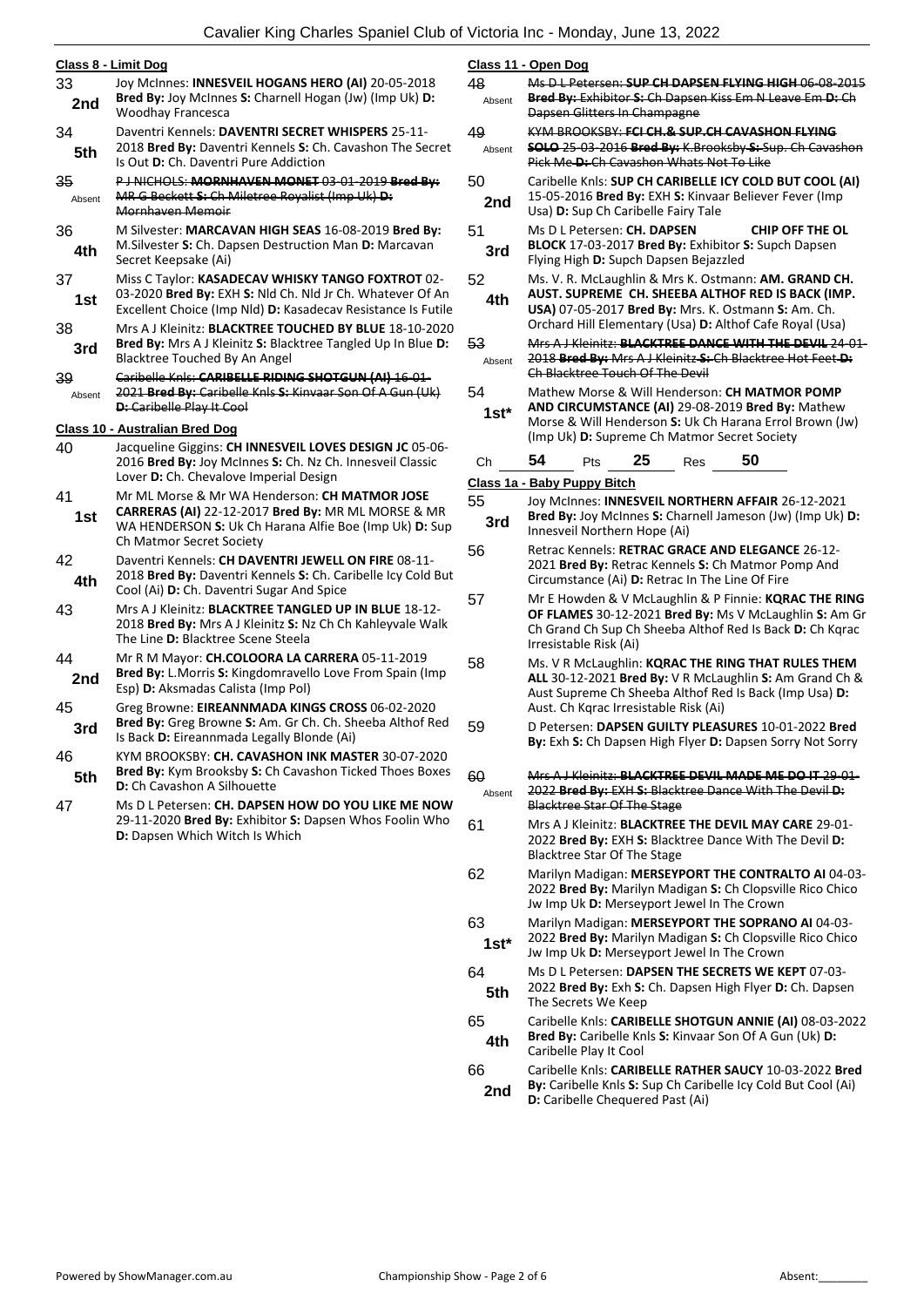|              | Class 2a - Minor Puppy Bitch                                                                                                                                                                                 | <b>Class</b>    |
|--------------|--------------------------------------------------------------------------------------------------------------------------------------------------------------------------------------------------------------|-----------------|
| 67           | Daventri Kennels: DAVENTRI THYME TRAVELLER 20-09-<br>2021 Bred By: Daventri Kennels S: Ch. Daventri In The Nich<br>Of Thyme D: Ch. Daventri Secret Addiction                                                 | 86              |
| 68<br>4th    | Ms D Petersen: DAPSEN WHATEVER IT TAKES 23-09-2021<br>Bred By: EXH S: Nld Ch. Nld Jr. Ch. Whatever Of An<br>Excellent Choice (Imp Nld) D: Ch. Dapsen Theres No Foolin<br>Me                                  | 87<br>Abs<br>88 |
| 69<br>3rd    | Kym Brooksby: CAVASHON PLAYING THE GAME 16-10-<br>2021 Bred By: Kym Brooksby S: Ch Cavashon Top Pick D:<br>Cavashon Playing For Keeps                                                                        | Abs<br>89       |
| 70           | Greg Browne: EIREANNMADA THAT'LL BE THE DAY 21-10-<br>2021 Bred By: Greg Browne S: Eireannmada Kings Cross D:<br>Eireannmada Chooseday                                                                       | Abs<br>90       |
| 71           | Bethany Murdoch: BRIMARVAN EMERALD EYES 30-10-<br>2021 Bred By: Brimarvan Kennels S: Am.Grand<br>Ch.Aust.Supreme Ch Sheeba Althof Red Is Back. (Imp. Usa)<br>D: Brimarvan Garden Of Eden                     | 3r<br>91        |
| 72<br>5th    | Bronwyn Schmidt: BRADES SITTING PRETTY 04-11-2021<br>Bred By: BRONWYN SCHMIDT S: Nld.Ch. Nld. Jr Ch.<br>Whateverof An Excellent Choice (Imp Nld) D: Ch Woodhay<br>Jameka                                     | 5t<br>92        |
| 73           | Greg Browne: EIREANNMADA LETTER TO LUCILLE 07-11-<br>2021 Bred By: Greg Browne S: Ch. Matmor Pomp And<br>Circumstance (Ai) D: Eireannmada My My Delilah                                                      | 93              |
| 74           | Mrs A J Kleinitz: BLACKTREE QUEEN OF MYSTERY 30-11-<br>2021 Bred By: EXH S: Blacktree Whiskey Jack (Ai) D:<br><b>Blacktree The Queen Bee</b>                                                                 | 94<br>1ເ        |
| 75<br>$1st*$ | Kym Brooksby: CAVASHON SUGAR RUSH 07-12-2021 Bred<br>By: Kym Brooksby S: Ch Cavashon U Tick All The Boxes D:<br>Ch Cavashon Pink Kitty                                                                       | 95<br>Abs       |
| 76<br>2nd    | Ms D L Petersen: DAPSEN THE BOSS LADY 07-12-2021 Bred<br>By: Exh S: Ch. Dapsen High Flyer D: Marcavan Puppet On A<br>String (Ai)                                                                             | 96              |
| 77<br>Absent | Mathew Morse & Will Henderson: MATMOR TULIP 12 12<br>2021 Bred By: Mr M L Morse & Mr W A Henderson S: Nld<br>Ch, Nid Jr Ch Whatever Of An Excellent Choice (Imp Nid) D:<br><b>Ch Matmor Thrilled To Bits</b> | 2n<br>97<br>4t  |
|              | <u> Class 3a - Puppy Bitch</u>                                                                                                                                                                               |                 |
| 78           | Mr. Ray Wilson & Loraine Korving: CAVREALM NIGHT SKYE<br>22-07-2021 Bred By: Mr. Ray Wilson S: Ch Cavashon Pistols<br>At Dawn D: Ch Parov Reach For The Stars                                                |                 |
| 79           | Belinda Wright: BELLJARI WINTERS MIRACLE KISS 23-07-<br>2021 Bred By: Miss B Wright S: Kabob Wagner D: Belljari<br>Candlelight Kiss                                                                          |                 |
| 80<br>1st*   | Caribelle Knls: CARIBELLE KAHLUA ON ICE (AI) 31-07-2021<br>Bred By: Caribelle Knls S: Ch Caribelle Love Em Forget Em<br>D: Ch Caribelle Baileys On Ice                                                       |                 |
| 81<br>4th    | Greg Browne: EIREANNMADA CAROUSEL 04-08-2021 Bred<br>By: Greg Browne S: Eireannmada Kings Cross D:<br>Eireannmada Sound Of Music                                                                             |                 |
| 82<br>2nd    | Mrs J Humphries: LOOKINGGLASS ENCHANTMENT 09-08-<br>2021 Bred By: Mrs J Humphries S: Ch Elvenhome Fever<br>Pitch (Ai) D: Lookingglass Magic Happens                                                          |                 |
| 83           | Kim Graham: LACELEE ILLUSION OF LOVE 28-08-2021 Bred<br>By: Marion Gray S: Innesveil Northern Dream D: Lacelee<br>True Love                                                                                  |                 |
| 84<br>5th    | Amanda Perry: SPENELLIE MEADOWS OF HEAVEN 30-08-<br>2021 Bred By: Amanda Perry S: Ch Edenridge Power Of One<br>D: Kandccamo Chasing Butterflies                                                              |                 |
| 85           | Mathew Morse & Will Henderson: MATMOR INTRICATE                                                                                                                                                              |                 |

**DESIGN** 17-09-2021 **Bred By:** Mr M L Morse & Mr W A Henderson **S:** Nld, Ch,Nld, Jr Ch Whatever Of Excellent Choice (Imp Nld) **D:** Sup Ch Matmor Socialite **3rd**

|              | Class 4a - Junior Bitch                                                                                                                                                                              |
|--------------|------------------------------------------------------------------------------------------------------------------------------------------------------------------------------------------------------|
| 86           | Daventri Kennels: DAVENTRI SECRET ALLURE 28-12-2020<br><b>Bred By: Daventri Kennels S: Daventri Secret Whispers D:</b><br>Ch. Daventri Ice Dancer                                                    |
| 87<br>Absent | marion Gray: LACELEE TRULEY SCRUMPTIOUS 11-01-2021<br><b>Bred By:</b> Mrs M.L Gray S: Innesveil Hogans Hero D: Lacelee<br>True Love                                                                  |
| 88<br>Absent | Sue Smith: JESSICAV WHO'S SECRET CHARM 20 01 2021<br>Bred By: Sue Smith S: Dapsone Who'S Foolin Who D:<br><b>Jessicav Secret Potion</b>                                                              |
| 89<br>Absent | Belinda Wright: KANDCCAMO ALL FOR THE LOVE 02 02<br>2021 Bred By: K Camilleri S: Leisureview Black Bob Creek D:<br>Innesveil Hogans Treasure At Woodhay                                              |
| 90<br>3rd    | Marilyn Madigan: CHIENCAV BELLA MARMITTA 14-02-2021<br>Bred By: Ms P Lee& Ms P Dawson S: Ch Merseyport<br>Bellissimo D: Ch Merseyport Dixie Chick                                                    |
| 91<br>5th    | KYM BROOKSBY: CAVASHON CHIT CHAT 14-03-2021 Bred<br>By: KYM BROOKSBY S: Ch Cavashon Top Pick D: Cavashon<br><b>Playing For Keeps</b>                                                                 |
| 92           | Ms E Davison: BLACKLASH ALICE WILDING 15-03-2021 Bred<br>By: Ms E Davison S: Ch Matmor Pomp And Circumstance D:<br>Ch Blacklash Scandal Lilac Wine                                                   |
| 93           | Mrs A J Kleinitz: KAHLEYVALE LUCK OF THE IRISH 15-03-<br>2021 Bred By: Ms. Carol Yates S: Blacktree The Gambler D:<br>Kahleyvale Melrose Place                                                       |
| 94<br>1st    | Ms D L Petersen: CH. DAPSEN DO YOU SEE WHAT I SEE 08-<br>04-2021 Bred By: Exhibitor S: Nld Ch. Nld Jr Ch. Whatever<br>Of An Excellent Choice (Imp Nld) D: Sup Ch Dapsen Mirror<br>Mirror             |
| 95<br>Absent | M Silvester: MARCAVAN QUEEN OFTHE DESERT 12-05-<br>2021 Bred By: M Silvester S: Marcavan The Last Tycoon (Ai)<br><b>D:</b> Dapsen Like A Dream                                                       |
| 96<br>2nd    | Bronwyn Schmidt: BRADES JAMAYA 13-05-2021 Bred By:<br>BRONWYN SCHMIDT S: Innesveil Northern Dream(Ai) D: Ch<br>Woodhay Jameka                                                                        |
| 97<br>4th    | Joy McInnes: INNESVEIL RIVERBOAT PRINCESS (AI) 30-05-<br>2021 Bred By: J McInnes S: Blg. Ch. C.I.B.Dutch.Jr.Ch.<br>Nld.Ch. Vdh.Ch.Riverdale Of An Excellent Choice (Imp Nld)<br>D: Woodhay Francesca |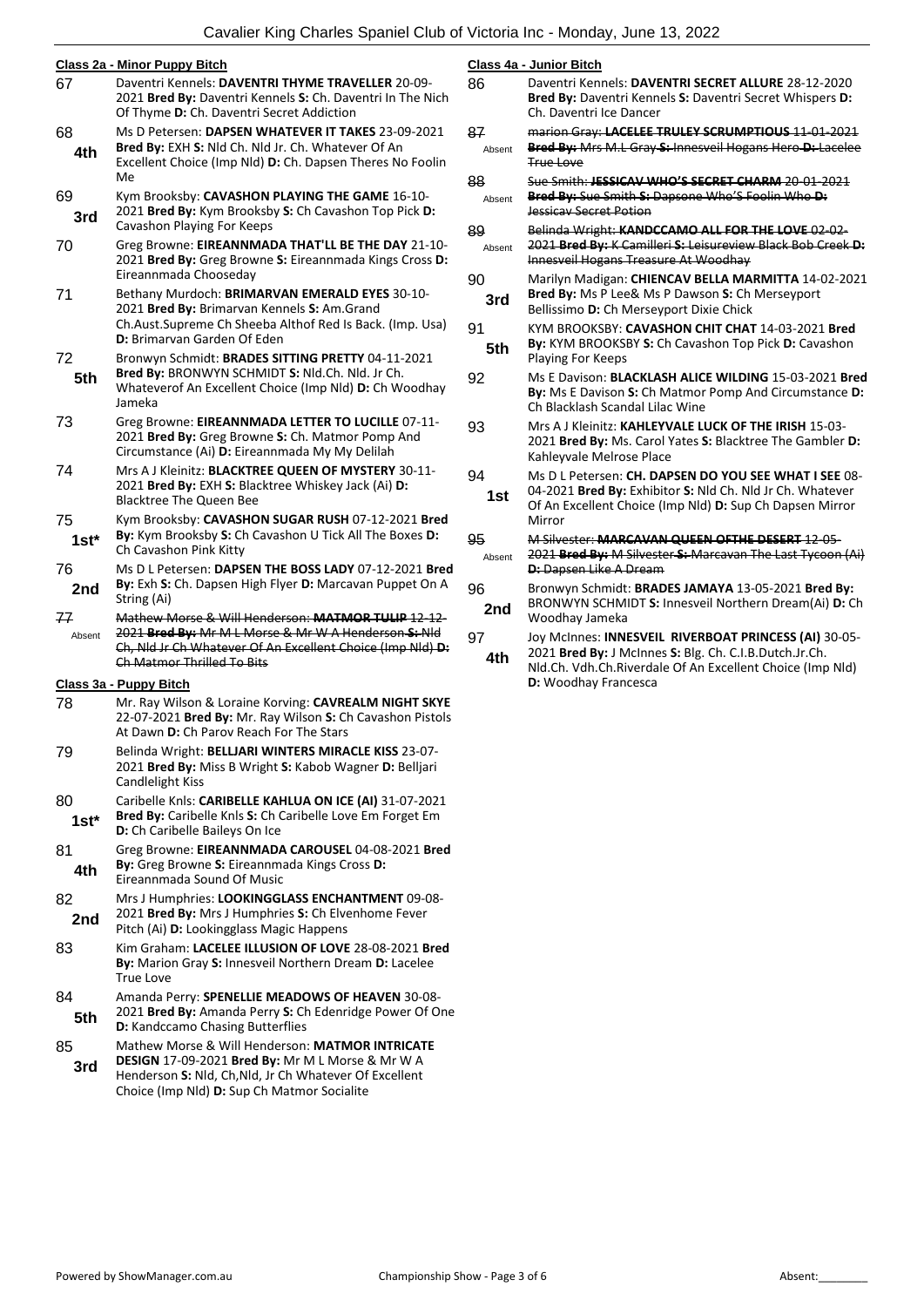|                      | Class 5a - Intermediate Bitch                                                                                                                                                                     | Clas                   |
|----------------------|---------------------------------------------------------------------------------------------------------------------------------------------------------------------------------------------------|------------------------|
| 98                   | Mrs A J Kleinitz: <b>BLACKTREE KEEP THE TRYST</b> 06-07-2019<br>Bred By: A J Kleinitz S: Blacktree Forever A Rebel D: Elreav<br>Moon Light Tryst                                                  | 118                    |
| 99<br>$1st*$         | Mr S & Mrs J Wynn: CH JENAWYN FIREWORKS(AI) 26-02-<br>2020 Bred By: Mr S & Mrs J Wynn S: Beth. Ch. Nld. Jr Ch<br>Womaniser Of An Excellent Choice(Imp Nld) D: Ch Jenawyn<br>Firecracker           | 11 <sub>5</sub><br>120 |
| 100                  | Mr R & Mrs L Hocking: CAIREEN HAPPY EVERLY AFTER 11-<br>04-2020 Bred By: Mr R & Mrs L Hocking S: Am Gr Ch Aust<br>Supreme Ch Sheeba Althof Red Is Back (Imp Us) D: Caireen<br>Saymyname Saymyname | $12^{\prime}$          |
| 101<br>4th           | Mr M Morse & Mr W Henderson: MATMOR<br>COSMOPOLITAN 20-05-2020 Bred By: Mathew Morse &<br>Will Henderson S: Ch Matmor Remy Martin D: Ch Matmor<br>Downtown                                        | 122                    |
| <b>102</b><br>Absent | KYM BROOKSBY: CAVASHON TOUCH OF INK 30-07-2020<br>Bred By: Kym Brooksby S: Ch Cavashon Ticked Thoes Boxes<br>D: Ch Cavashon A Silhouette                                                          | 123                    |
| 103<br>2nd           | Mathew Morse & Will Henderson: MATMOR IT GIRL (AI)<br>01-08-2020 Bred By: Mathew Morse & Will Henderson S:<br>Uk Ch Harana Alfie Boe (Imp Uk) D: Supreme Ch Matmor In<br>The Society Pages        | 124                    |
| 104                  | P J Hayes: PACAVUL STARLITE WONDER 31-08-2020 Bred<br>By: p j hayes S: Kenora He Tells No Gossip D: Ch Coloora<br>Midday Chardonnay                                                               | Clas                   |
| 105<br>5th           | Retrac Kennels: MERSEYPORT FAIRY DUST 08-09-2020<br>Bred By: Mrs M Madigan S: Ch Merseyport Bellisimo (Ai) D:<br>Merseypont Tinkerbelle                                                           | 125                    |
| 106<br>3rd           | Christopher Underhill: JEZZAMONT LOLLOBRIGIDA 12-09-<br>2020 Bred By: Lynette Oliver S: Merseyport Bellissimo D:<br>Jezzamont Lady In Red                                                         | 126                    |
| 107                  | Belinda Wright: BELLJARI MAGICAL MOON LIGHT 23-11-<br>2020 Bred By: Belinda Wright S: Ch Merseyport Bellissimo<br>D: Belljari Red Mist Ova The Moon                                               | 127                    |
| 108<br>Absent        | M Lu: DAPSEN SHAKE RATTLE AND ROLL 29-11-2020 Bred<br>By: D L Petersen S: Dapsen Whos Foolin Who D: Dapsen<br>Which Witch Is Which                                                                | 128                    |
|                      | Class 8a - Limit Bitch                                                                                                                                                                            | 429                    |
| 109                  | Retrac Kennels: RETRAC IN THE LINE OF FIRE 05-08-2017<br>Bred By: Retrac Kennels S: Ch Jenawyn Wildfire D: Retrac A<br><b>Chorus Line</b>                                                         | Α<br><del>130</del>    |
| 110<br>5th           | Ms J W Kelly & Ms C van der Wolde: CLARELLY BLACK<br>PEARL 05-02-2018 Bred By: Jan Kelly S: Ch. Coatesville<br>Master Plan (Ai) D: Ch, Clarelly Shine On Me                                       | Α                      |
| 111<br>4th           | Mr R & Mrs L Hocking: CAIREEN FRANKLY MY DEAR 25-10-<br>2018 Bred By: Mr R & Mrs L Hocking S: Ch Jenawyn Wildfire<br><b>D:</b> Dunsfold Bronte                                                    | Cla:<br>13'            |
| 112<br>3rd           | Marilyn Madigan: MERSEYPORT JEWEL IN THE CROWN 28-<br>02-2020 Bred By: Marilyn Madigan S: Ch Merseyport<br>Bellissimo D: Ch Merseyport Tinonee                                                    | Сł<br>B(               |
| 113<br>Absent        | P J Nichols: BLACKTREE COME FROM AWAY 11-05-2020<br>Bred By: Mrs A J Kleinitz S: Blacktree Forever A Rebel D:<br><b>Blacktree Luvs The Limelight</b>                                              |                        |
| 114                  | Kim Graham: INNESVEIL TIGER LILLY 27-07-2020 Bred By:<br>Joy McInnes S: Innesveil Hogans Hero D: Brades<br>Cosmopolitan Lover                                                                     |                        |
| 115<br>$1st*$        | M Silvester: JESSICAV WHO KNOWS THE SECRET 20-01-<br>2021 Bred By: S C Smith S: Dapsen Whos Foolin Who D:<br><b>Jessicav Secret Potion</b>                                                        |                        |
| 116                  | Ms. Carol Yates: KAHLEYVALE CELTIC WHISPERS 15-03-<br>2021 Bred By: Ms. Carol Yates S: Blacktree The Gambler D:<br>Kahleyvale Melrose Place                                                       |                        |
| 117<br>2nd           | Ms D L Petersen: DAPSEN CAN YOU SEE ME NOW 08-04-<br>2021 Bred By: Exhibitor S: Nld Ch. Nld Jr Ch. Whatever Of<br>An Excellent Choice (Imp Nld) D: Sup Ch Dapsen Mirror                           |                        |

**Class 10a - Australian Bred Bitch**

| 118<br>3rd    | Mrs S Ingpen: CH WOODHAY JAMEKA (AI) 21-04-2017 Bred<br>By: Owner S: Charnell Jameson Jw (Imp Uk) D: Woodhay<br>Cosette (Ai)                              |
|---------------|-----------------------------------------------------------------------------------------------------------------------------------------------------------|
| 119           | Daventri Kennels: CH. DAVENTRI ICE DANCER 07-04-2018<br>Bred By: Daventri Kennels S: Ch. Caribelle Icy Cold But Cool<br><b>D:</b> Daventri Cinnamon Spice |
| 120<br>2nd    | Ms D L Petersen: CH. DAPSEN THE SECRETS WE KEEP 18-<br>04-2018 Bred By: Exhibitor S: Ch Marcavan Sorcerers<br>Secrets D: Dapsen Against The Odds          |
| 121<br>$1st*$ | KYM BROOKSBY: CH CAVASHON A SILHOUETTE 11-06-2018<br>Bred By: Kym Brooksby S: Ch Cavashon Black Obsession D:<br>Cavashon The Fame Game                    |
| 122           | Belinda Wright: BELLJARI AGE OF ADELINE 17-09-2018                                                                                                        |

- **Bred By:** B Wright **S:** Ch Edenridge Power Of One **D:** Belljari Red Mist Ova The Moon
- 123 M Morse and W Henderson: **MATMOR LAST NIGHT OF THE PROMS (AI)** 29-08-2019 **Bred By:** Mr M L Morse & Mr W A Henderson **S:** Uk Ch Harana Errol Brown(Jw) (Imp Uk) **D:**  Supreme Ch Matmor Secret Society **4th**

Dr V Peachey, Mr M Morse & Mr W Henderson: CH

**MATMOR THRILL OF THE CHASE** 28-11-2019 **Bred By:** Mr M L Morse & Mr W A Henderson **S:** Ch Matmor Jose Carreras (Ai) **D:** Matmor Thrill Seeker **5th**

#### **Class 11a - Open Bitch**

- 125 Ms D L Petersen: **SUP CH. DAPSEN MIRROR MIRROR** 17-03- 2017 **Bred By:** Exhibitor **S:** Supch Dapsen Flying High **D:**
- **1st** 2017 **Bred By:** Exhibitor 3<br>Supch Dapsen Bejazzled
- 126 Mathew Morse & Will Henderson: **SUPREME CH MATMOR SOCIALITE** 26-06-2017 **Bred By:** Mathew Morse & Will
- Henderson **S:** Supreme Ch Matmor Colour Sergeant **D:**  Supreme Ch Matmor Secret Society **2nd**
- 127 R McCullough: **CH CARIBELLE FANTASY ON ICE** 28-05-2018 **Bred By:** Caribelle Knls **S:** Sup Ch Caribelle Icy Cold But Cool **4th Bred By:** Caribelle KnIs **S:** Sup<br>(Ai) **D:** Caribelle Uptown Girl **(20)**
- 128 KYM BROOKSBY: **CH CAVASHON TICK OF APROVAL** 12-09-
- 2018 **Bred By:** Kym Brooksby **S:** Ch Cavashon U Tick All The **3rd** 2018 **Bred By:** Kym Brooksk<br>Boxes **D:** Ch Cavashon Valli
- 129 K. BROOKSBY: **CH. CAVASHON ALL THE BOXES TICKED** 12- 09-2018 **Bred By:** K. BROOKSBY **S:** Ch Cavashon U Tick All The Boxes **D:** Ch. Cavashon Valli bsent
- 130 Mr G Beckett: **MORNHAVEN MARSEILLE** 03-01-2019 **Bred By:** Mr G Beckett S: Ch. Miletree Royalist (Uk) D: Mornha Memoir Absent

#### **Class 12a - Vetrn 7+ Bitch**

131 Joy McInnes: **AUST CH INNESVEIL LOVE SPELL** 07-02-2015 **Bred By:** Joy McInnes **S:** Nz Ch Aust Ch Innesveil Classic **1818 Bred By:** Joy McInnes **5:** Nz Ch Aust Construction D: Ch Eireannmada Bewitched

| Ch 125 Pts 25 Res 126 |  |                                  |
|-----------------------|--|----------------------------------|
|                       |  | BOB 54 Dog Pts 25 R/Up 125 Bitch |

Mirror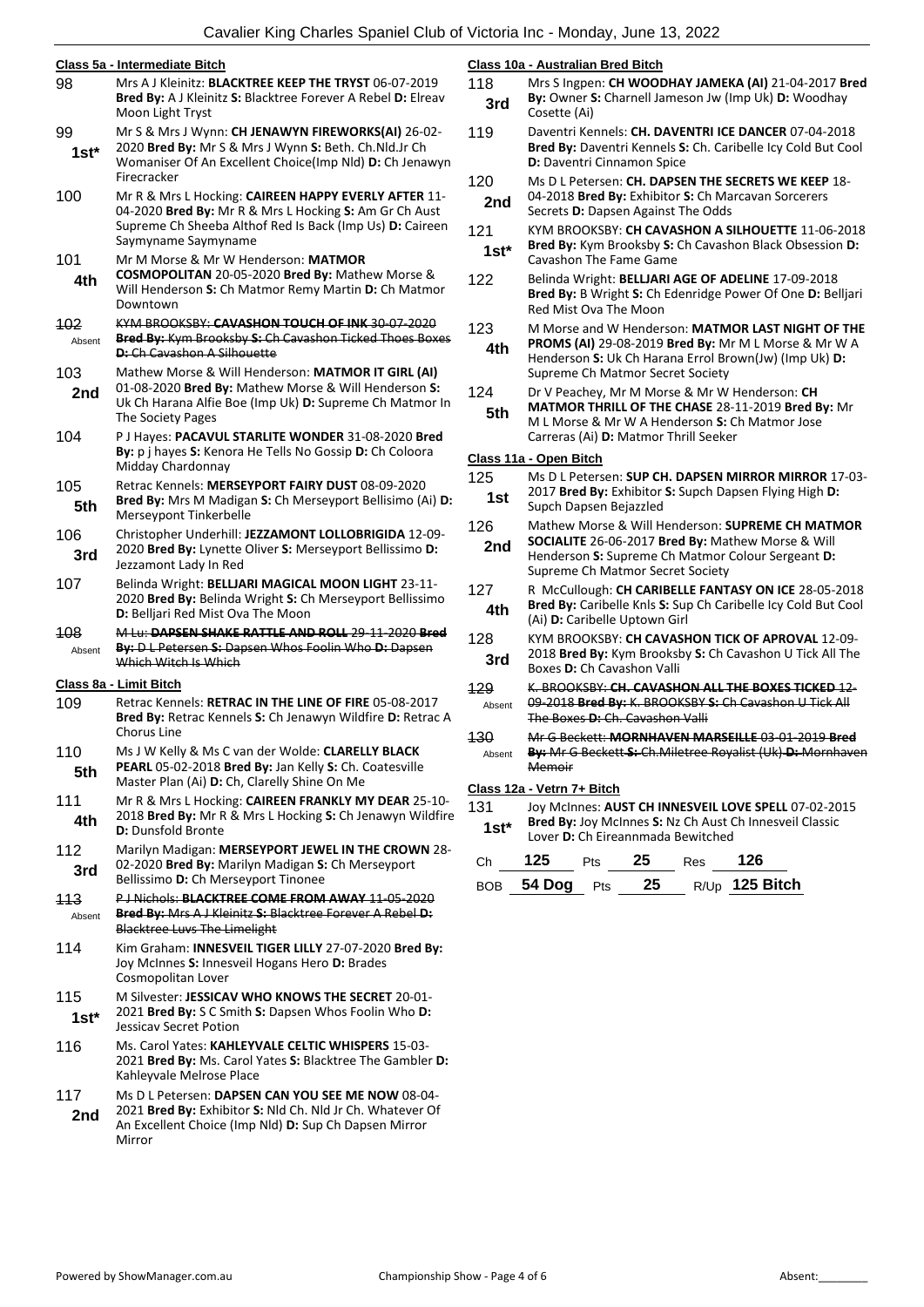|               | Class 18 - Neuter Dog                                                                                                                                                                       |                                                                                                                                                       |    |      |                                                          |  |
|---------------|---------------------------------------------------------------------------------------------------------------------------------------------------------------------------------------------|-------------------------------------------------------------------------------------------------------------------------------------------------------|----|------|----------------------------------------------------------|--|
| 132<br>2nd    | Ms P Windlow: NEUT CH DAVENTRI SOLDIER WINDLOW<br>CCD RAE RM TD JD SD FS.S HTM.S ET 08-04-2013 Bred By:<br>Daventri Kennels S: Gr Ch Daisymont Time In Motion D:<br>Daventri Midnight Tryst |                                                                                                                                                       |    |      |                                                          |  |
| 133<br>1st    |                                                                                                                                                                                             | Jacqueline Giggins: NEUT. GR CH CAVALRITE SIR LANCELOT<br>05-10-2014 Bred By: Ms M J Baker S: Astradan Wild<br>Colonial Boy D: Cavalrite Petite Sirah |    |      |                                                          |  |
| 134<br>3rd    | Mx E Roberts: CLARELLY FINBAR FUREY 05-02-2018 Bred<br>By: Jan Kelly S: Ch. Coatesville Master Plan (Ai) D: Ch.<br>Clarelly Shine On Me                                                     |                                                                                                                                                       |    |      |                                                          |  |
| Neuter        | 133                                                                                                                                                                                         | Pts                                                                                                                                                   | 8  | Res  | 132                                                      |  |
|               | Class 18a - Neuter Bitch                                                                                                                                                                    |                                                                                                                                                       |    |      |                                                          |  |
| 135           |                                                                                                                                                                                             |                                                                                                                                                       |    |      | Lynette Milne: NEUT CH ELVREAV CARAMEL FUDGE CD RA       |  |
| 3rd           | Man D: Daventri Caramel Creme                                                                                                                                                               |                                                                                                                                                       |    |      | 29-03-2013 Bred By: Sue Reavley S: Ch Dapsen Destruction |  |
| 136           |                                                                                                                                                                                             |                                                                                                                                                       |    |      | Sue Smith: CH NUETER CH JESSICAV KISS ME I'M HOT 22-     |  |
| $1st^*$       | 09-2016 Bred By: Sue Smith S: Blacktree Hot Shot D: Ch<br>Nueter Ch Jessicay Australias Got Talent                                                                                          |                                                                                                                                                       |    |      |                                                          |  |
| 137<br>2nd    | Sharyl Walsh: AUST CH AND NEUTER CH DAPSEN STAR OF<br><b>INDYIA</b> 23-09-2016 Bred By: Denise Petersen S: Ch Dapsen<br>Destruction Man D: Ch Dapsen Swing Sister                           |                                                                                                                                                       |    |      |                                                          |  |
| <b>Neuter</b> | 136                                                                                                                                                                                         | Pts                                                                                                                                                   | 8  | Res  | 137                                                      |  |
| <b>BNOB</b>   | 136 Bitch                                                                                                                                                                                   | <b>Pts</b>                                                                                                                                            | 11 | R/Up | 133 Dog                                                  |  |

## Group 0 - Specials

**Best**

**R/Up**

Neuter

**Best**

**R/Up**

Finish Absent **0**